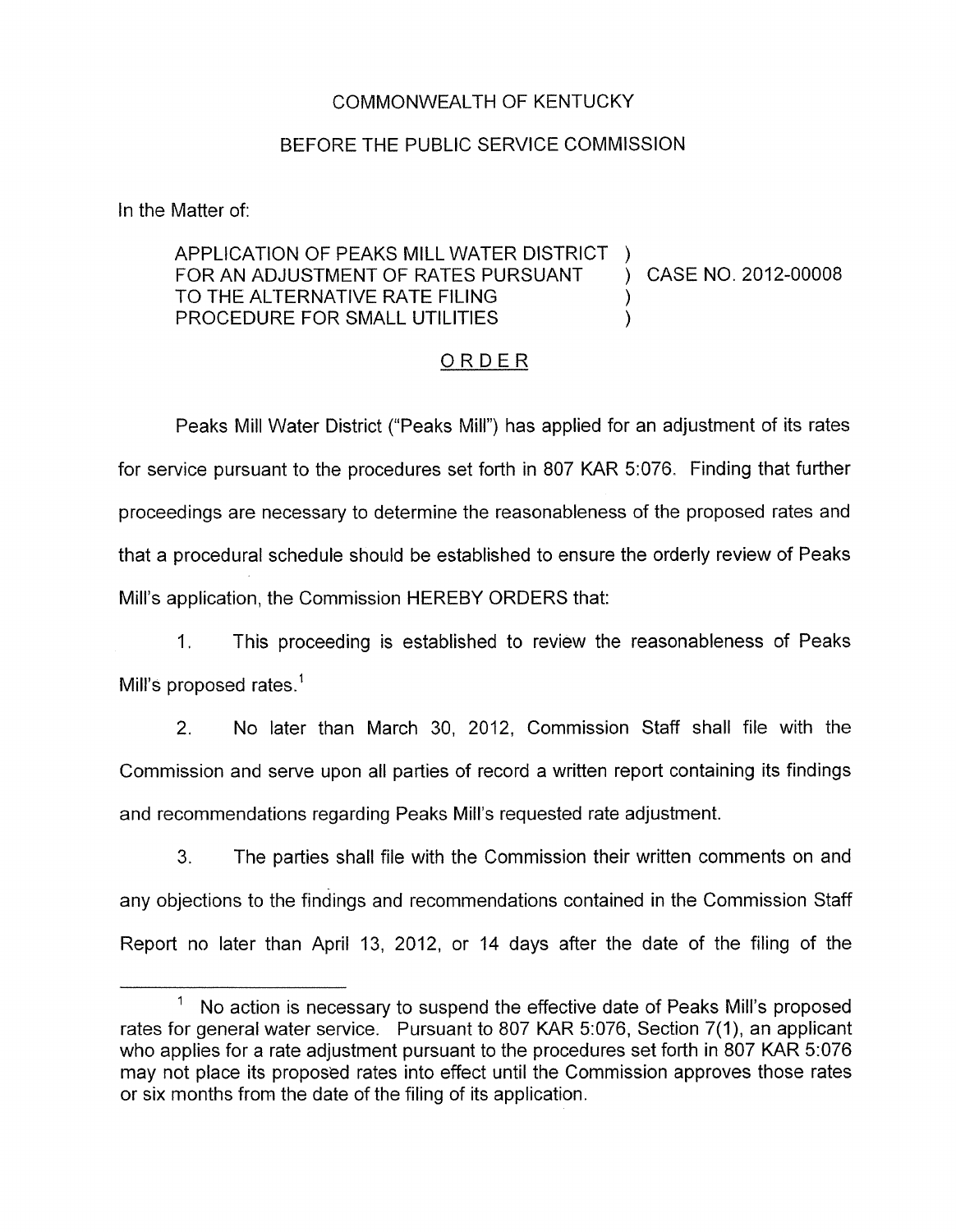Commission Staff Report, whichever occurs earlier. Any party may file with such submission any additional evidence for the Commission's consideration.

4. A party's failure to file written objections to a finding or recommendation contained in the Commission Staff Report by April 13, 2012, or 14 days after the date of the filing of the Commission Staff Report, whichever occurs earlier, shall be deemed as agreement with that finding or recommendation.

5. No later than April 13, 2012, or 14 days after the date of the filing of the Commission Staff Report, whichever occurs earlier, each party shall notify the Commission in writing whether this matter may be submitted for decision based upon the existing record without hearing.

6. Unless all parties request that this matter be submitted for decision upon the existing record, an informal conference shall be held in this matter on April 26, 2012 at 1:30 p.m., Eastern Daylight Time, at the Commission's offices at 211 Sower Boulevard, Frankfort, Kentucky.

*7.* Unless all parties request that this matter be submitted for decision upon the existing record, a formal hearing in this matter shall be held in the Commission's offices at 211 Sower Boulevard, Frankfort, Kentucky at a date and time to be announced in a subsequent Order.

8. Each party shall file with the Commission, no later than May 7, 2012, a list of the persons it intends to call as witnesses at the scheduled hearing and a summary of each witness's testimony.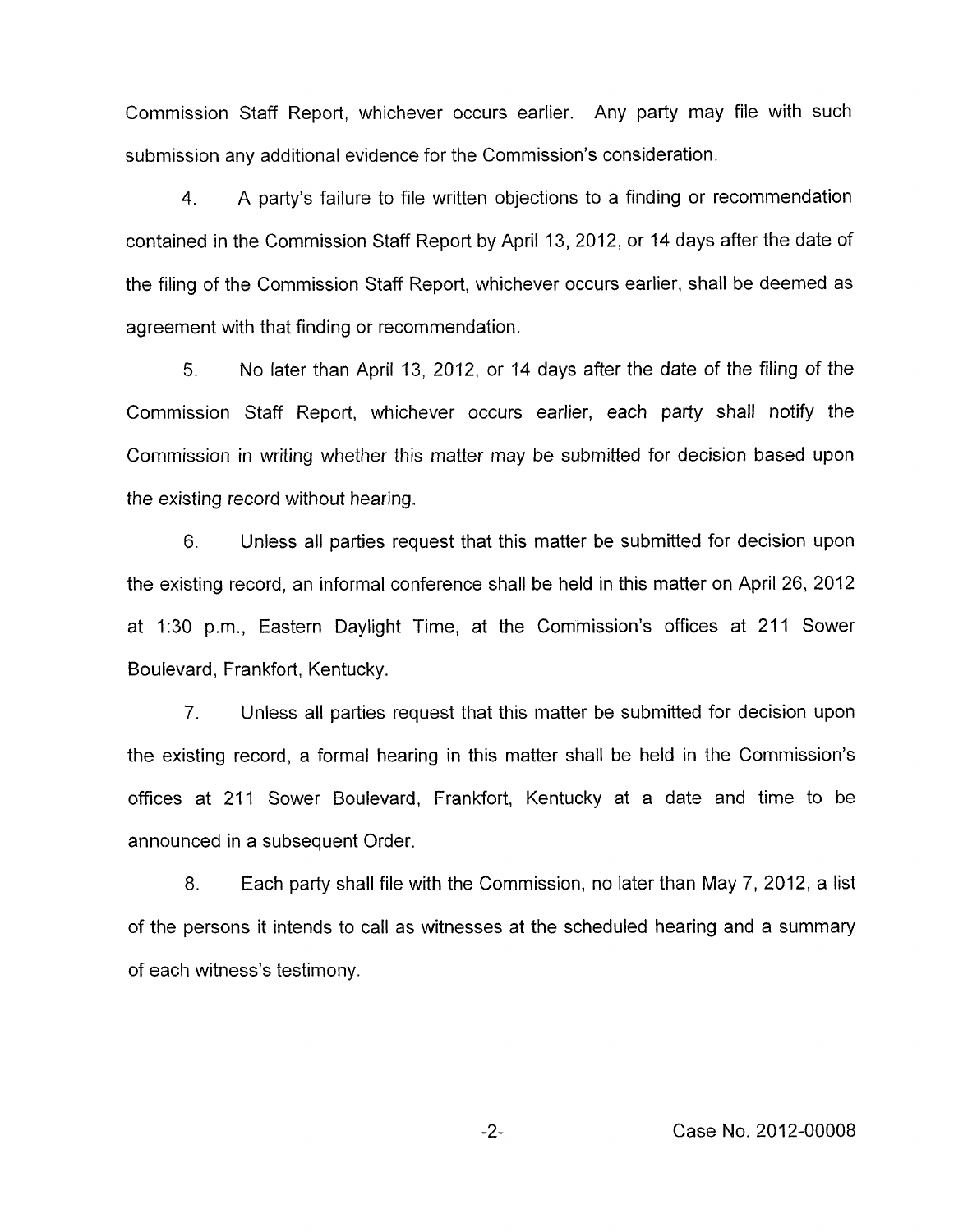9. Peaks Mill shall publish notice of the scheduled hearing in accordance with 807 KAR 5:076, Section 11, no more than 21 days and no less than seven days before the day of the scheduled hearing.

IO. Pursuant to KRS 278.360, the record on the formal hearing in this matter shall be by videotape.

11. Commission Staff shall make a written exhibit list and shall file this list with the Commission with all exhibits and a copy of the video transcript of the hearing.

By the Commission



**ATTE Director** e *vu* 

Case No. 2012-00008